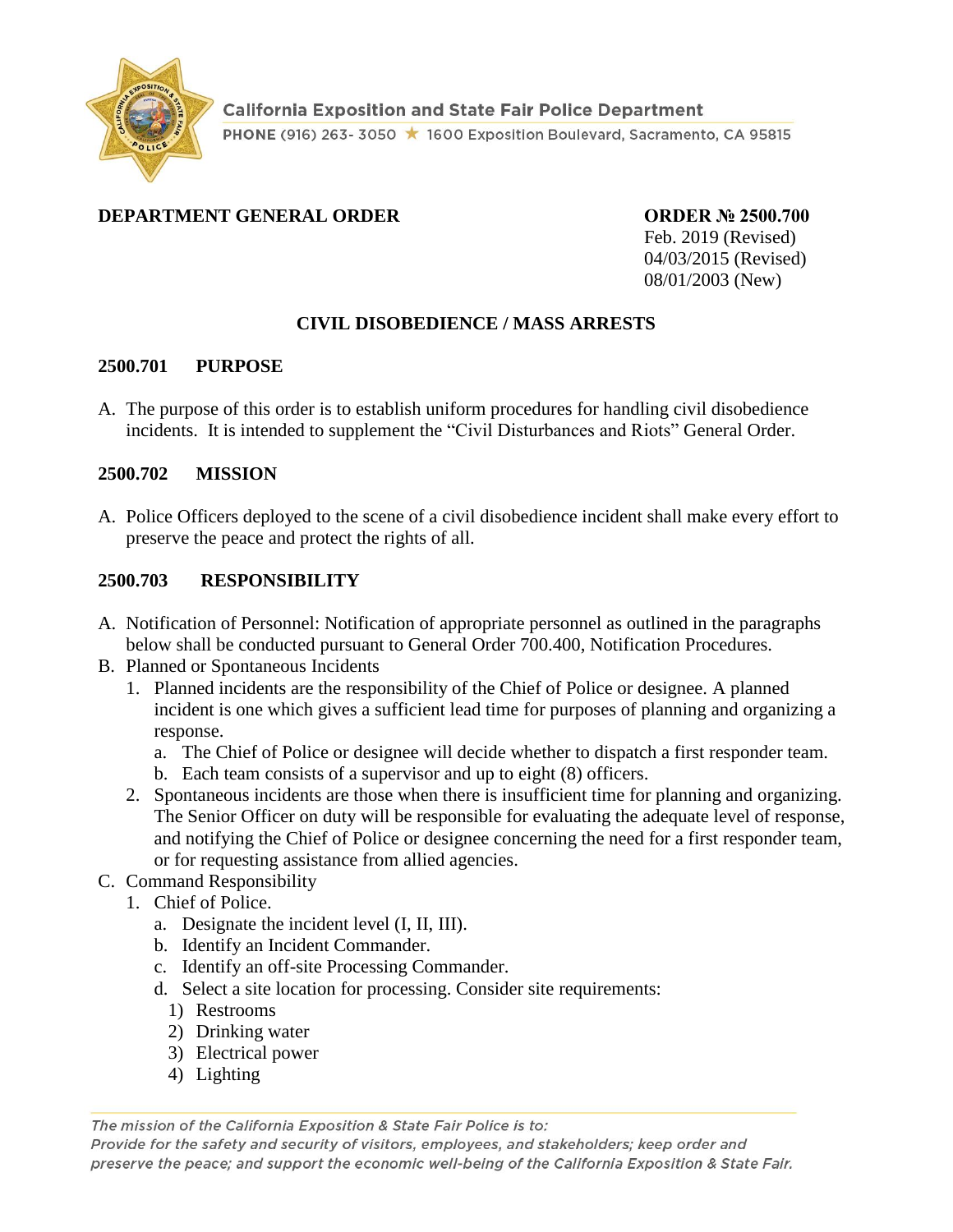California Exposition and State Fair Police Department Department General Order

- 5) Telephones
- 6) Security
- 7) Protection from weather
- 2. Incident Commander
	- a. Establish a command post.
	- b. Arrange/identify the officers assigned to work at the arrest site and officers assigned for transportation.
	- c. Arrange for necessary equipment.
	- d. Overall operational responsibility of arrest site (Incident Scene).
- 3. Processing Site Commander
	- a. Arrange/identify the officers assigned to work at the processing location site.
	- b. Arrange for necessary equipment.
	- c. Overall operational responsibility of the site (Booking/Processing Scene).
- D. Resources Personnel
	- 1. Based on the information available, the necessary number of officers shall be utilized to keep the peace.
		- a. The Chief of Police shall designate officers to act as an intelligence source or other duties as assigned.
	- 2. Planned Incident
		- a. If significant reliable information is obtained in advance to indicate that the California Exposition and State Fairgrounds will be targeted, sufficient officers shall be contacted in advance to be on-duty and prepared for the incident.
		- b. If available information indicates only that the California Exposition and State Fairgrounds **MAY** be the target site, the officers necessary shall be placed on telephone standby.
- E. Resources Equipment
	- 1. Vehicle Consideration Contact the Sacramento County Sheriff's Department and arrange for adequate prisoner transportation and possibly a Command Van and/or the County/State Office of Emergency Services (OES) van.
		- a. Camera(s)
		- b. Mass arrest kits:
	- 2. Plastic handcuffs and clippers for their removal
	- 3. Report forms and citation books
	- 4. Barricades (Parking Control)
	- 5. Video camera
	- 6. Arrestee placards
	- 7. Folding tables and chairs (Event Services)
	- 8. Personal Protective Equipment (PPE)
	- 9. Gas masks
	- 10. Chemical agents
	- 11. Protective Helmets
	- 12. Baton (Riot)
	- 13. Miscellaneous
	- 14. Property bags
	- 15. Cellophane tape
	- 16. Bolt cutters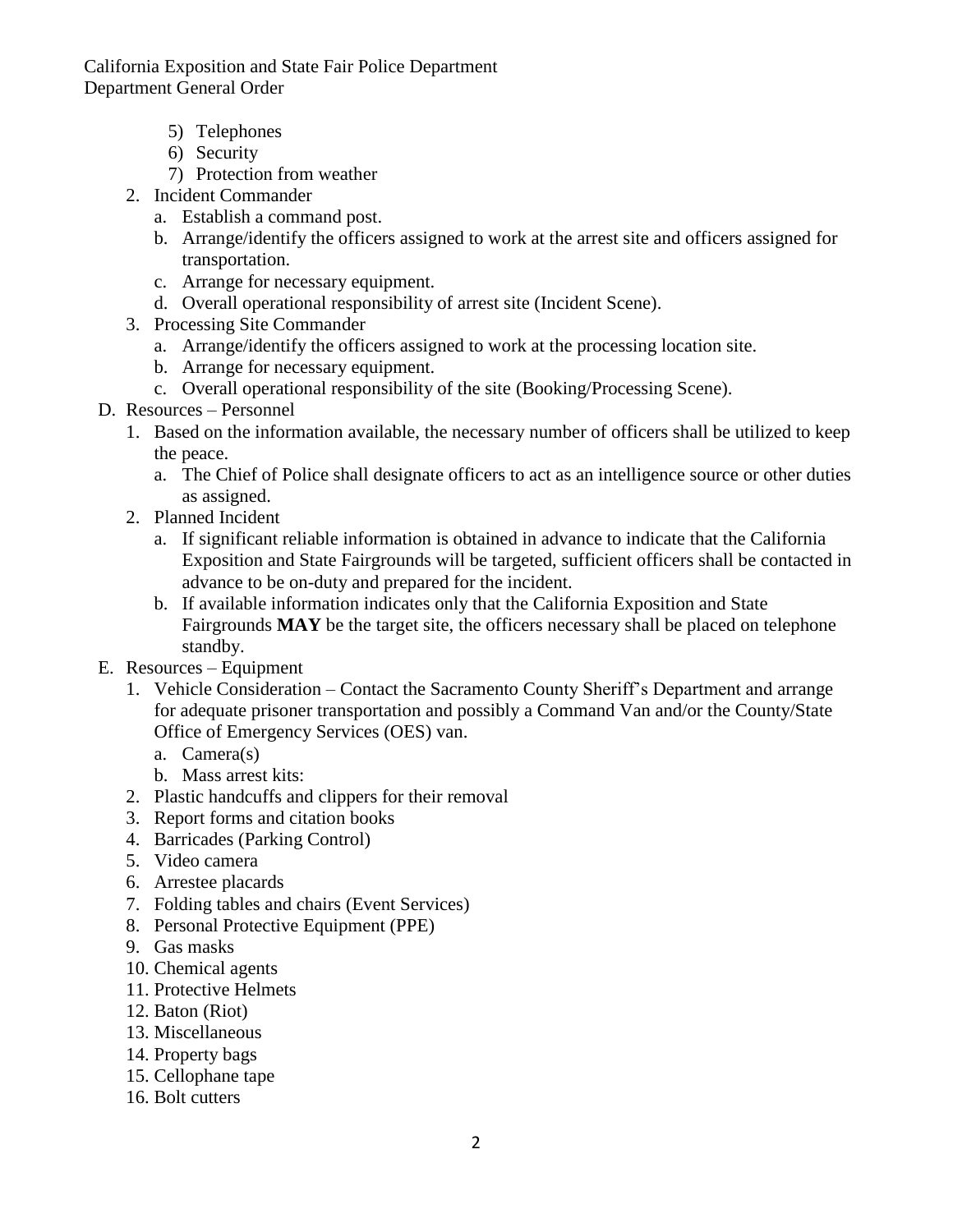California Exposition and State Fair Police Department Department General Order

### F. Reports

- 1. A single report number shall be obtained for use on the original crime report. The original report shall set forth the illegal gathering violation information.
- 2. Individual criminal conduct shall be set forth on separate reports with additional report numbers.
- 3. The master report number shall be noted on all reports, citations and other documents associated with the incident.
- 4. All arrests and documenting reports shall be submitted as a package for review and to the District Attorney's Office at the same time.

# **2500.704 INCIDENT LEVELS**

- 1. Level I Incident: A group of people assembled for a common cause but overall offer no threat of violence or resistance to arrest.
- 2. Level II Incident: An assemblage of persons representing two opposing points of view, gathered at the same location, with a potential for violence.
- 3. Level III Incident: An assemblage of persons expected to behave in a violent manner. Likely to become disorderly and result in physical confrontations and aggressive resistance to law enforcement officers.

# **2500.705 ARREST PROCEDURES**

- A. Personnel Assignments Incident Commander
	- 1. Video Officer
	- 2. One arresting Officer
	- 3. Escort Officers
	- 4. Transportation Officers (2 per vehicle)
	- 5. Crowd control Officers
	- 6. Personnel Assignments Off-Site Commander
	- 7. Citation/Release processing
	- 8. Site security
	- 9. Arrange for necessary equipment.
- B. Establish perimeter. Establish a well identifiable and clearly defined perimeter within which all persons who choose to remain will be arrested.
	- 1. Once it has been determined that arrests are to commence, ensure the incident is video recorded before the proper announcement is made.
	- 2. An officer should be stationed at the outermost point of the perimeter during the dispersal announcement to assure that the order "can be heard."
- C. Pain Compliance: If an arrestee refuses to comply when directed, officers are to use approved pain compliance methods.
	- 1. Refrain from using lifting techniques which may cause injury to officers or arrestees.
	- 2. When demonstrators are chained together, bolt cutters shall be used to sever the chains and separate the arrestees.
- D. Transportation Vehicles: Each transportation vehicle will be manned by two officers, responsible for:
	- 1. Arrestee security
	- 2. Receiving and processing found weapons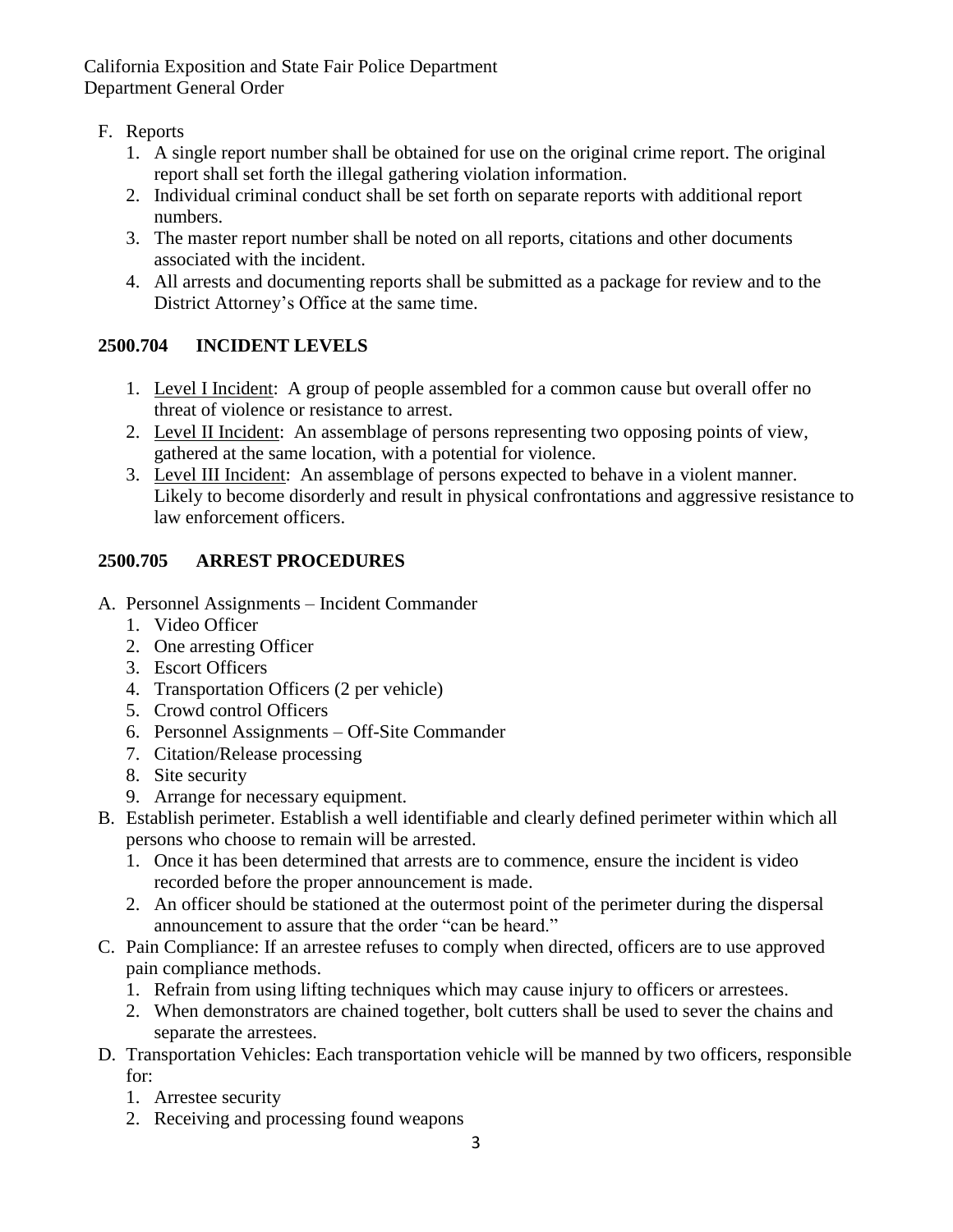California Exposition and State Fair Police Department Department General Order

- 3. Photographing Level II or III arrestees.
- 4. Maintenance of a log containing the names of those transported, placard number (Level I), transporting and arresting officers' names and badge numbers.
- E. Booking: If booking is required:
	- 1. If small amount of arrestees, contact the Sacramento County Sheriff's Department (SSD) Main Jail Watch Commander, who shall: Make preparations at the Main Jail or the Sacramento Sheriff's Rios Consumes Correctional Center (RCCC) for mass bookings, or who may organize and dispatch a mobile booking team to respond to the off-site location.
	- 2. If the numbers of arrestees are too large for jail facilities to accommodate, the off-site Commander shall contact the Main Jail Commander, who will contact District Attorney's Office and Courthouse personnel to arrange access to the courthouse for immediate judicial appearances.
	- 3. Transportation to jailor courthouse will be handled by transporting officers.

## **2500.706 LEVEL I INCIDENT ARREST PROCEDURE**

- A. Dispersal Order. Begin video recording. One Officer, designated as the Arresting Officer, shall issue verbally (through a public address system, if necessary) the dispersal order and shall clearly warn the demonstrators that all who are within the perimeter have a set amount of time to leave, with anyone remaining after that time subject to arrest.
- B. Arrest of Violators. After the set period of time has elapsed, the Arresting Officer shall announce to all remaining demonstrators that they are now under arrest and that officers will escort them individually to the transportation vehicles. The actual arrests are to be accomplished as quickly as possible.
- C. Arrest Placards. The Escort Officers will utilize sequentially numbered placards as a means to later identify arrestees. The placard shall hang by a string placed over the head and around the neck of each arrestee. Each arrestee will then display a different number. The officer shall then instruct the arrestee to stand up (if not already) and walk to the vehicle. During this process, the officer shall ensure that the arrestee and attached placard have been video recorded at the scene.
- D. Handcuffing and Searched. Individually, each arrestee is to be handcuffed, patted down for weapons, then escorted to the designated transportation vehicle.
- E. Transportation. Transporting Officers shall drive arrestees and paperwork to the off-site location where arrestees shall be directed to a pre-designated holding area. The forthcoming citation or booking process shall be explained to the arrestees. Any medical problems should be brought to staff's attention at this point.
- F. Arrestee Screening. Each arrestee shall be called individually to a processing station where they will be screened for suitability for citation/release.
	- 1. The preferred method of process is to issue a misdemeanor notice to appear (citation and release), then release at the off-site location.
	- 2. If an arrestee fails to meet the criteria established to be eligible for field citation/release, the booking process shall be utilized.
	- 3. If an arrestee fails to sign a promise to appear, or if satisfactory evidence of identification is not produced, the person shall be booked.